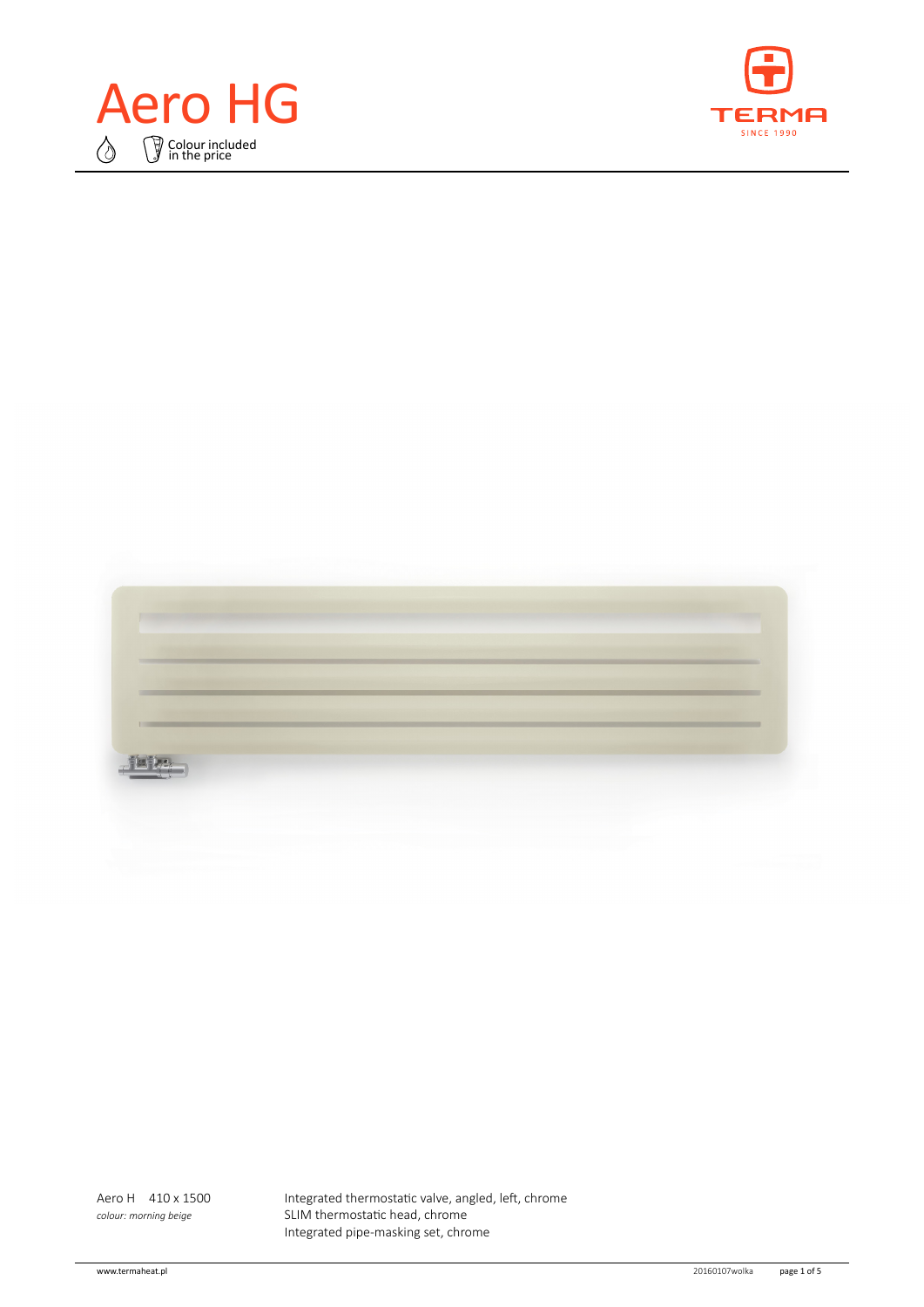



design: *Jacek Ryń*



# Specifications:

Working pressure: 0,7 MPa Maximum operating temperature: 95°C

|  | A<br>$\hat{\downarrow}$ | B<br>$\leftrightarrow$ | C1<br>[mm] | C <sub>2</sub><br>[mm] | 75 65 20°C<br>[W] | 55 45 20°C<br>[W] | D<br>[mm] | E<br>[mm] | F<br>[mm] | ┡<br>[dm <sup>3</sup> ] | [kg]  | Product<br>Configuration<br>codes 4<br>Code |
|--|-------------------------|------------------------|------------|------------------------|-------------------|-------------------|-----------|-----------|-----------|-------------------------|-------|---------------------------------------------|
|  | 370                     | 900                    | 50         | 830                    | 290               | 160               | 830       | 215       | 77,5      | 3,25                    | 8,74  | WGARG037090                                 |
|  | 370                     | 1200                   | 50         | 1130                   | 388               | 214               | 1130      | 215       | 77,5      | 4,57                    | 11,57 | <b>WGARG037120</b>                          |
|  | 370                     | 1500                   | 50         | 1430                   | 485               | 267               | 1430      | 215       | 77,5      | 5,90                    | 14,41 | <b>WGARG037150</b>                          |
|  | 370                     | 1800                   | 50         | 1730                   | 582               | 320               | 1730      | 215       | 77,5      | 7,22                    | 17,24 | <b>WGARG037180</b>                          |
|  | 455                     | 1200                   | 50         | 1130                   | 480               | 265               | 1130      | 300       | 77,5      | 5,72                    | 14,48 | <b>WGARG045120</b>                          |
|  | 455                     | 1500                   | 50         | 1430                   | 600               | 330               | 1430      | 300       | 77,5      | 7,37                    | 18,03 | <b>WGARG045150</b>                          |
|  | 455                     | 1800                   | 50         | 1730                   | 720               | 396               | 1730      | 300       | 77,5      | 9,03                    | 21,57 | <b>WGARG045180</b>                          |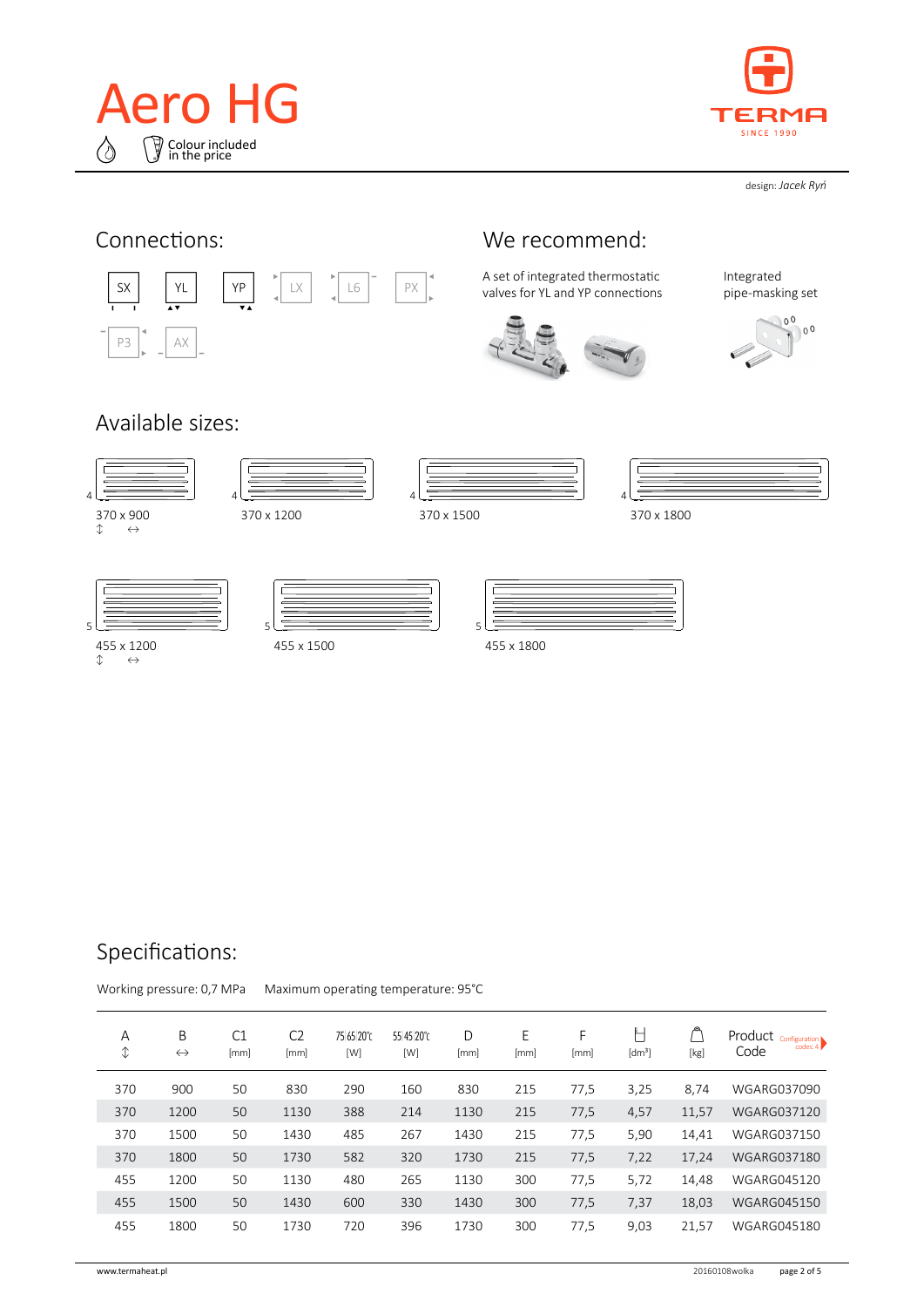





**YL**

**YP**



**SX**





A — Height B — Width C1-C5 — Distance between pipe centres D — Horizontal distance between mounting bracket centres  $E -$  Vertical distance between mounting brackets  $F -$  Distance between a mounting bracket and the bottom of the radiator

#### **Profile:**

 $\ddotsc$ 

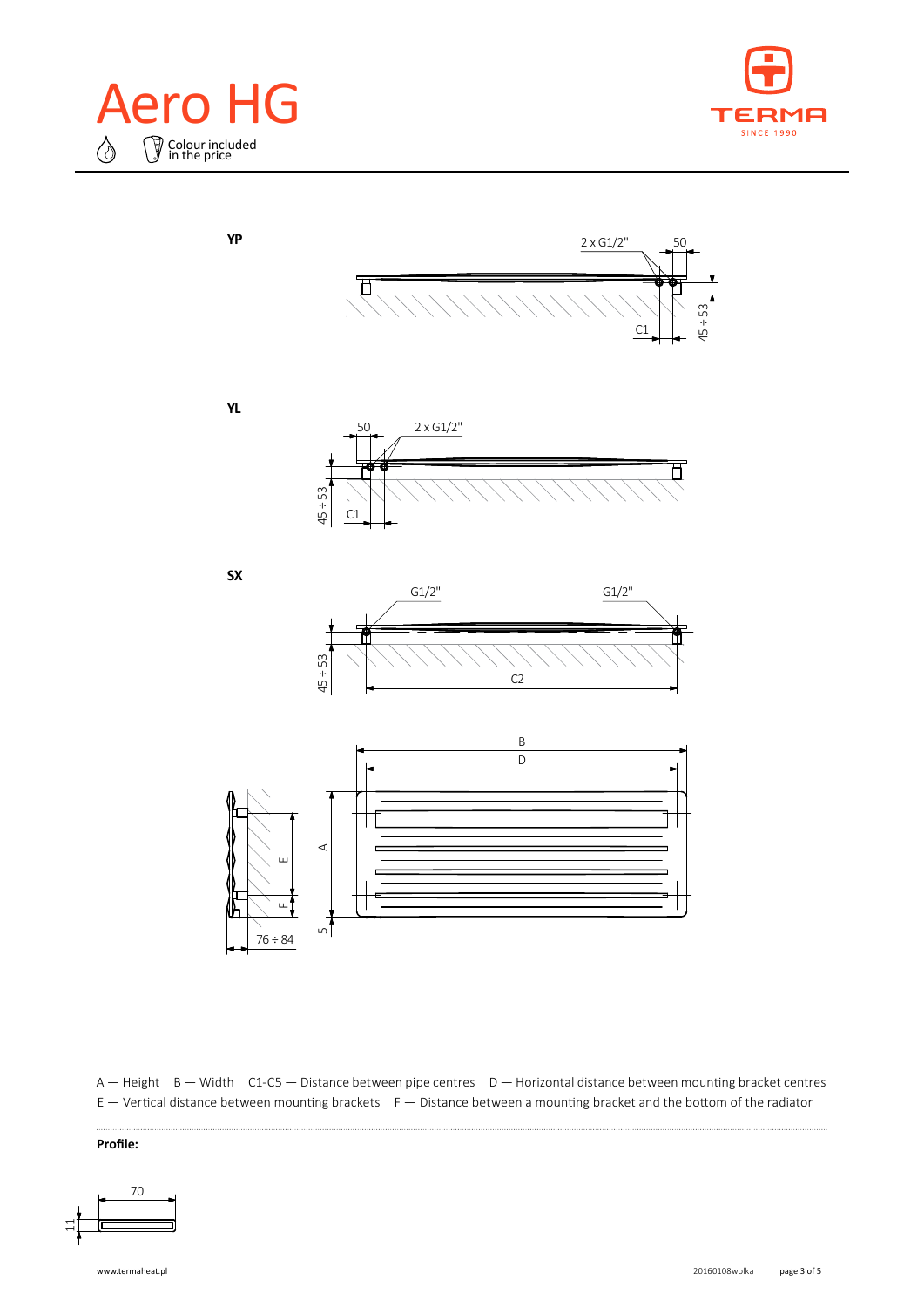



Product codes can be found in product data sheet tables. The codes provide some basic information about the product while a partially filled configuration code contains complementary information about the detailed specifications. When placing an order, product codes should include the fully completed configuration part. The configuration code part should be placed after the main product code. The main product code and configuration part will appear as shown in the example below:

## The construction of a water and dual fuel radiator product and configuration code:

# WGALE054030

K916SX

PRODUCT CODE (located in the table for the product) CONFIGURATION CODE (supplemented by hand)

#### Configuration



# Zinc powder primer

**C** – Code of zinc powder primer is an extra processes

WLALE054030 K916SX C *Extra processes or additions code*